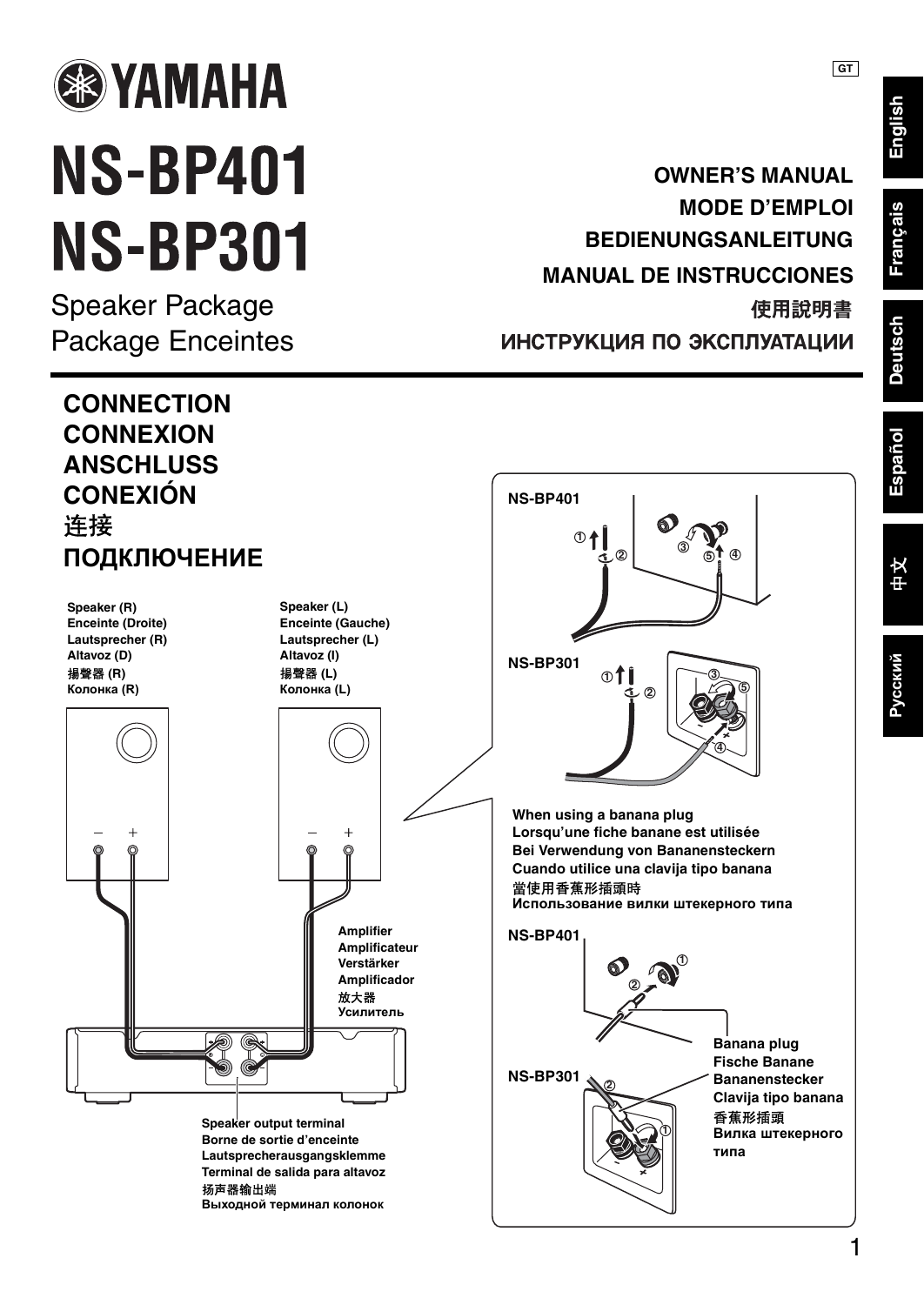## **PRECAUTIONS**

- Install the speakers in a cool, dry, clean, stable and horizontal place.
- To avoid electric shock, fire, injury, damage to the speakers, and discoloration of the cabinet, install away from windows, heat sources, sources of excessive vibration, dust, moisture, cold, rain, water, falling objects, noise sources (transformers, motors, etc.) and direct sunlight.
- Do not insert a hand or object into the port or pick up the speaker by holding the port, as it may cause personal injury or damage to the speaker.
- Any time you note distortion, reduce the volume control on your amplifier to a lower setting. Never allow your amplifier to be driven into "clipping". Otherwise the speakers may be damaged.
- When using an amplifier with a rated output power higher than the nominal input power of the speakers, care should be taken never to exceed the speakers' maximum input.
- Do not attempt to clean the speakers with chemical solvents (ex.alcohol or thinners etc.); this might damage the finish. Use a clean, dry cloth.
- Do not attempt to modify or fix the speakers. Contact qualified Yamaha service personnel when any service is needed. The cabinet should never be opened for any reasons.
- **• Secure placement or installation is the owner's responsibility. Yamaha shall not be liable for any accident caused by improper placement or installation of speakers.**

## **ACCESSORIES**

Check that the following items are included. Speaker cable (2 m) x 2 / Grille x 2 / Non-skid pads (8 pcs.) x 1

## **ATTACHING THE GRILLE**

The speaker and the grille are packed separately. To attach the grille, line up the projections (magnets) on the reverse side of the grille with their corresponding screw heads on the speaker.



#### **Note**

**When the grille is removed, be sure not to touch the speaker units with your hands or to exert excessive force with tools.** 

## **CONNECTION TO YOUR AMPLIFIER**

#### **BEFORE MAKING CONNECTIONS, MAKE SURE THAT THE AMPLIFIER IS SWITCHED OFF.**

See page 1 for the connection method.

## **PLACING THE SPEAKERS**

- Place the speakers on a sturdy, vibration-free surface.
- Better stereo images will be obtained when the speakers are slightly angled in towards the listening position.
- When placing the speakers on a flat surface, affix the included non-skid pads to the corners of the speaker undersides, as shown. The pads will prevent the speaker from moving around.





#### **Note**

**Placing this unit too close to a CRT TV set might happen impair picture color or create a buzzing noise. Should this happen, move the speaker away from the TV set.** 

## **SPECIFICATIONS**

#### **NS-BP401**

| Non-magnetic shielding type               |
|-------------------------------------------|
|                                           |
| $3 \text{ cm } (1-1/4)$ soft dome tweeter |
|                                           |
|                                           |
| 100 kHz (-30 dB)                          |
|                                           |
|                                           |
|                                           |
|                                           |
|                                           |
| $(6-7/8" \times 12-1/4" \times 12-7/8")$  |
|                                           |
|                                           |

#### **NS-BP301**

| Non-magnetic shielding type               |
|-------------------------------------------|
|                                           |
| $3 \text{ cm } (1-1/4)$ soft dome tweeter |
|                                           |
|                                           |
| 100 kHz (-30 dB)                          |
|                                           |
|                                           |
|                                           |
|                                           |
|                                           |
| $(6-7/8" \times 12-1/4" \times 11-3/4")$  |
|                                           |
|                                           |

- \* Specifications are subject to change without notice due to product improvements.
- Care should be taken not to exceed the input power values noted above.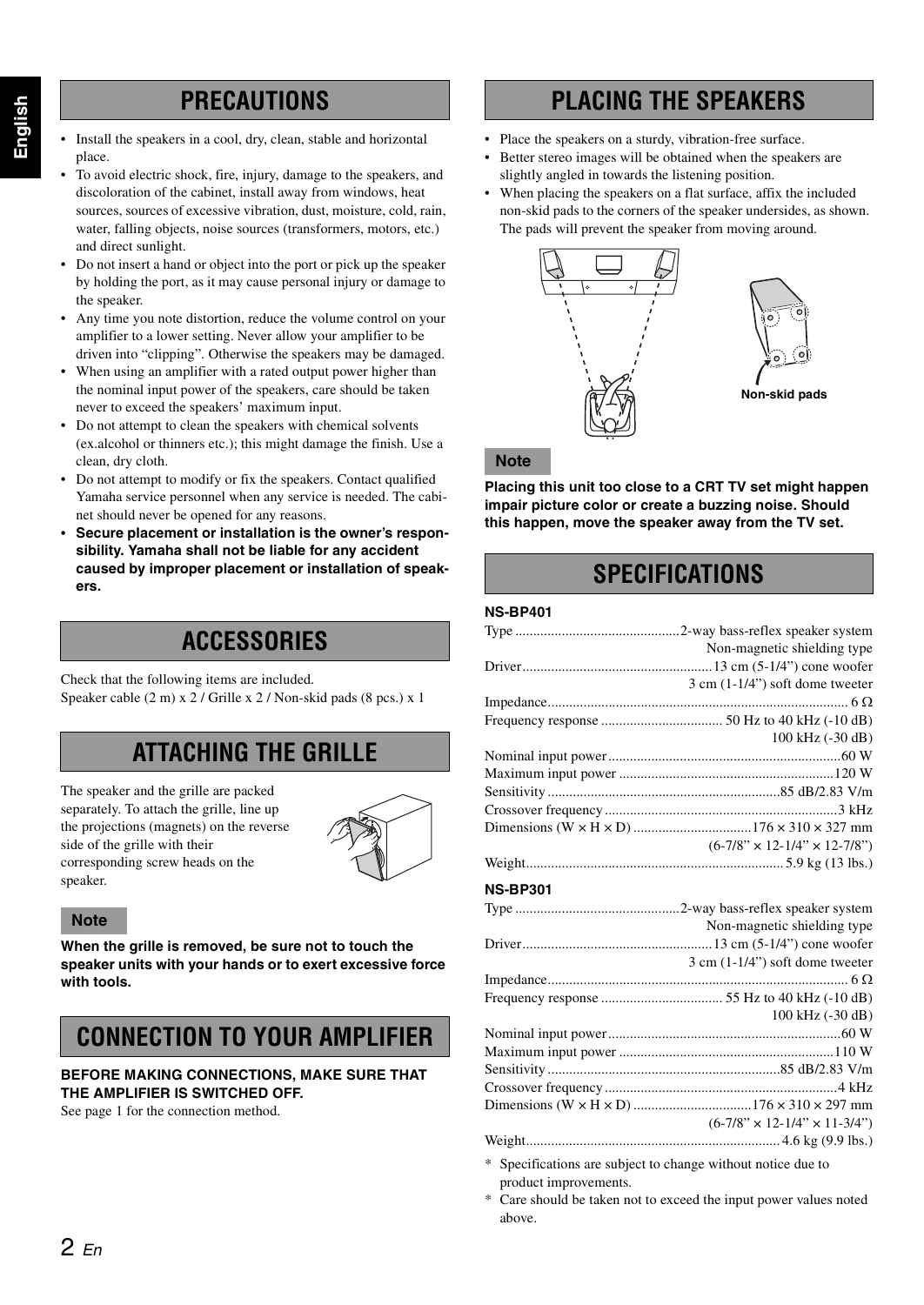# **Franc¸ ais**

## **PRÉCAUTIONS**

- Installez les enceintes dans un endroit frais, sec, propre, stable et horizontal.
- Afin de prévenir les chocs électriques, les incendie, les blessures, les dommages aux enceintes et la décoloration des boîtiers, installez-les loin des fenêtres, des sources de chaleur, des sources de vibrations excessives, de poussière, d'humidité, de froid, d'eau, de chute d'objets, de sources de bruits (transformateurs, moteurs, etc.) et de la lumière directe du soleil.
- N'insérez pas une main ni un objet dans le port et ne soulevez pas l'enceinte en la tenant par le port, car cela pourrait entraîner des blessures personnelles ou des dommages à l'enceinte.
- Lorsque vous entendez de la distorsion, réduisez le niveau du volume de l'amplificateur. Ne laissez pas l'amplificateur écrêter. Sinon, les enceintes risquent d'être endommagées.
- Lorsque vous utilisez un amplificateur dont la puissance de sortie nominale est supérieure à la puissance d'entrée nominale des enceintes, prenez garde de ne pas dépasser cette puissance.
- N'essayez pas de nettoyer les enceintes avec des solvants chimiques (ex. : alcool ou diluants, etc.), sinon la finition risquerait d'être endommagée. Utilisez un chiffon propre, doux et sec.
- N'essayez pas de modifier ou de réparer les enceintes. Pour la réparation, contactez un centre de service après-vente Yamaha agréé. L'enceinte ne doit en aucun cas être ouverte.
- **Le propriétaire des enceintes est responsable de leur emplacement et de leur installation. Yamaha décline toute responsabilité en cas d'accident causé par un positionnement ou une installation inadéquate des enceintes.**

## **ACCESSOIRES**

Vérifiez si les articles suivants sont compris. Câble d'enceinte (2 m) × 2 / Grille × 2 / Patins antidérapants  $(8 \text{ pieces}) \times 1$ 

## **FIXATION DE LA GRILLE**

L'enceinte et la grille sont emballées séparément. Pour fixer la grille, alignez les saillies magnétiques situées au dos de la grille sur les têtes de vis correspondantes de l'enceinte.



#### **Remarque**

**Lorsque la grille est retirée, prenez soin de ne pas toucher les enceintes avec les mains ou de ne pas appliquer une force excessive avec un outil.**

## **RACCORDEMENT À VOTRE AMPLIFICATEUR**

**AVANT DE RÉALISER LES RACCORDEMENTS, ASSUREZ-VOUS QUE L'AMPLIFICATEUR EST ÉTEINT.**

Reportez-vous à la page 1 pour la méthode de connexion.

## **POSITIONNEMENT DES ENCEINTES**

- Placez les enceintes sur une surface solide et non sujettes à des vibrations.
- La qualité des images stéréo sera meilleure si vous tournez légèrement les enceintes vers l'intérieur pour les diriger vers la position d'écoute.
- Pour placer les enceintes sur une surface plane, fixez les patins antidérapants fournis aux coins de la face inférieure des enceintes, comme illustré. Les patins empêchent l'enceinte de bouger.





**Patins antidérapants**

#### **Remarque**

**Placer cet appareil trop près d'un téléviseur à tube cathodique peut affecter la couleur de l'image ou créer un bourdonnement. Si cela se produit, éloignez l'enceinte du téléviseur.**

## **SPECIFICATIONS**

#### **NS-BP401**

| Type à blindage non magnétique                 |
|------------------------------------------------|
|                                                |
| Haut-parleur d'aigus à pavillon souple de 3 cm |
|                                                |
|                                                |
| 100 kHz (-30 dB)                               |
|                                                |
|                                                |
|                                                |
|                                                |
|                                                |
|                                                |
| <b>NS-BP301</b>                                |
|                                                |
|                                                |
| Type à blindage non magnétique                 |
|                                                |
| Haut-parleur d'aigus à pavillon souple de 3 cm |
|                                                |
|                                                |
| 100 kHz (-30 dB)                               |
|                                                |
|                                                |
|                                                |
|                                                |
|                                                |
|                                                |

pour amélioration des performances du produit.

Veillez à ce que les valeurs de puissance d'entrée mentionnées cidessus ne soient pas dépassées.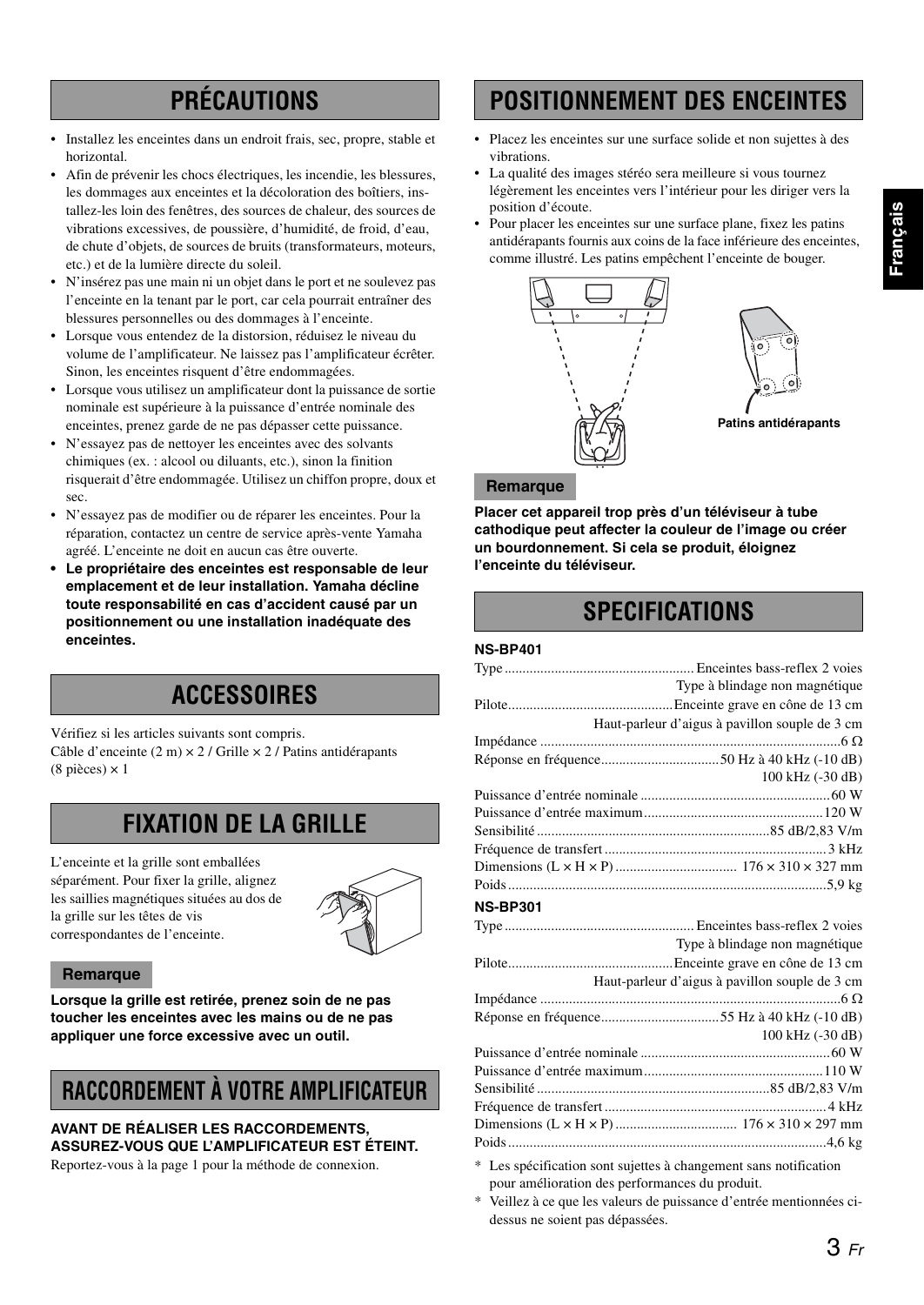## **VORSICHTSMASSNAHMEN**

- Stellen Sie die Lautsprecher an einem kühlen, trockenen, sauberen, stabilen und ebenen Ort auf.
- Um elektrische Schläge, Brände, Verletzungen, Schäden an den Lautsprechern oder Verfärbung des Gehäuses zu verhindern, stellen Sie die Lautsprecher entfernt von Fenstern, Wärmequellen, starken Vibrationsquellen, Staub, Feuchtigkeit, Kälte, Regen, Wasser, Störungsquellen (Trafos, Motoren usw.) und direktem Sonnenlicht auf.
- Führen Sie Ihre Hand oder einen Fremdkörper nie in die Öffnung des Lautsprechers ein oder greifen Sie den Lautsprecher an der Öffnung, da dies zu Körperverletzungen oder einer Beschädigung des Lautsprechers führen kann.
- Jedes Mal, wenn Verzerrung auftritt, reduzieren Sie den Lautstärkepegel am Verstärker. Achten Sie darauf, dass der Verstärker nie in eine "Begrenzungsverzerrung" getrieben wird. Anderenfalls könnten die Lautsprecher beschädigt werden.
- Wenn Sie einen Verstärker verwenden, dessen Nennausgangsleistung höher ist als die Nenneingangsleistung der Lautsprecher, sollten Sie immer darauf achten, dass die maximale Eingangsleistung der Lautsprecher nicht überschritten wird.
- Versuchen Sie nicht, die Lautsprecher mit chemischen Lösungsmitteln zu reinigen (z. B. Alkohol oder Verdünner usw.). Andernfalls kann die Oberfläche beschädigt werden. Verwenden Sie ein sauberes, trockenes Tuch.
- Versuchen Sie nicht, die Lautsprecher abzuändern oder zu reparieren. Falls Reparaturarbeiten erforderlich sind, wenden Sie sich bitte immer an das qualifizierte Kundendienstpersonal von Yamaha. Das Gehäuse sollte unter keinen Umständen geöffnet werden.
- **Der Benutzer ist für die sichere Aufstellung oder Montage der Lautsprecher verantwortlich. Yamaha haftet unter keinen Umständen für Unfälle, die auf die unsachgemäße Aufstellung oder Montage der Lautsprecher zurückzuführen sind.**

## **ZUBEHÖR**

Prüfen Sie, ob die folgenden Artikel vorhanden sind. Lautsprecherkabel (2 m) × 2 / Gitter × 2 / Anti-Rutsch-Polster (8 Stück) × 1

## **ANBRINGEN DES GITTERS**

Der Lautsprecher und das vordere Gitter sind separat verpackt. Um das vordere Gitter anzubringen, richten Sie die vorstehenden Teile (Magnete) der Rückseite des vorderen Gitters an den entsprechenden Schraubenköpfen am Lautsprecher aus.



#### **Hinweis**

**Achten Sie beim abgenommenen Gitter darauf, die Lautsprecher nicht mit der Hand zu berühren oder mit einem Werkzeug gewaltsam zu behandeln.**

## **ANSCHLUSS AN IHREN VERSTÄRKER**

#### **VOR DEM HERSTELLEN VON ANSCHLÜSSEN STELLEN SIE SICHER, DASS DER VERSTÄRKER AUSGESCHALTET IST.**

Siehe Seite 1 zum Anschlussverfahren.

## **AUFSTELLUNG DER LAUTSPRECHER**

- Stellen Sie die Lautsprecher auf einer festen, erschütterungsfreien Unterlage auf.
- Sie erzielen ein besseres Stereoklangbild, wenn Sie die Lautsprecher etwas schräg in Richtung der Hörposition aufstellen.
- Wenn Sie die Lautsprecher auf eine ebene Oberfläche stellen, bringen Sie die mitgelieferten-Anti-Rutsch-Polster an der Unterseite des Lautsprechers an den Ecken an, wie dargestellt. Die Polster verhindern, dass die Lautsprecher verrutschen.





#### **Anti-Rutsch-Polster**

#### **Hinweis**

**Wenn Sie dieses Gerät zu nahe an einem Bildröhren-Fernsehgerät aufstellen, können verfälschte Bildfarben oder Brummgeräusche erzeugt werden. Sollte dieser Fall eintreten, stellen Sie den Lautsprecher weiter vom Fernseher entfernt auf.**

## **TECHNISCHE DATEN**

#### **NS-BP401**

| Typ ohne Magnetabschirmung |
|----------------------------|
|                            |
| 3-cm-Soft-Dome-Hochtöner   |
|                            |
|                            |
| 100 kHz (-30 dB)           |
|                            |
|                            |
|                            |
|                            |
|                            |
|                            |
|                            |

#### **NS-BP301**

|                                                                    | Typ ohne Magnetabschirmung |
|--------------------------------------------------------------------|----------------------------|
|                                                                    |                            |
|                                                                    | 3-cm-Soft-Dome-Hochtöner   |
|                                                                    |                            |
|                                                                    |                            |
|                                                                    | 100 kHz (-30 dB)           |
|                                                                    |                            |
|                                                                    |                            |
|                                                                    |                            |
|                                                                    |                            |
|                                                                    |                            |
|                                                                    |                            |
| * Änderungen der technischen Daten aus Produktverbesserungsgründen |                            |

- ohne vorherige Ankündigung vorbehalten.
- \* Achten Sie besonders darauf, die oben aufgelisteten Werte für die Eingangsleistung nicht zu überschreiten.

**Deutsch**

4 *De*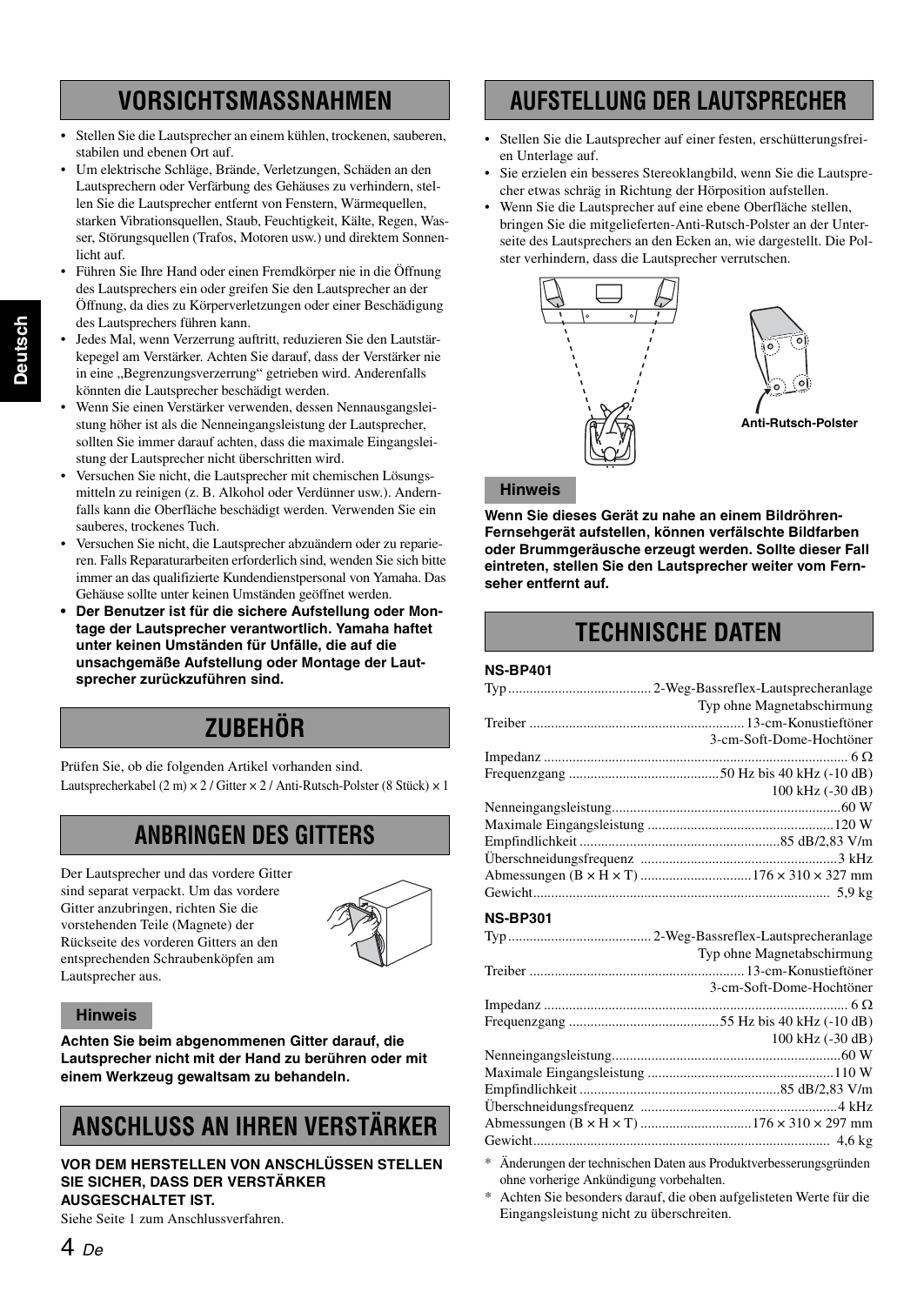## **PRECAUCIONES**

- Instale los altavoces en un lugar fresco, seco, limpio, estable, y horizontal.
- Para evitar descargas eléctricas, incendios, lesiones, No inserte la mano ni ningún objeto daños a los altavoces, y la decoloración de las cajas, instálelos alejados de ventanas, fuentes de calor, fuentes de vibraciones excesivas, polvo, humedad, frío, lluvia, agua, objetos que caigan, fuentes de ruido (transformadores, motores, etc.) y de la luz solar directa.
- No inserte la mano ni ningún objeto en el orificio ni tome el altavoz sujetándolo por dicho orificio, ya que podrían producirse lesiones o daños del altavoz.
- Cada vez que note distorsión, reduzca el volumen en su amplificador a un ajuste inferior. No permita nunca que su amplificador produzca "cortes acústicos". De lo contrario, sus altavoces podrán estropearse.
- Cuando utilice un amplificador con una potencia de salida nominal más alta que la potencia de entrada nominal de los altavoces, deberá tener cuidado para no sobrepasar nunca la entrada máxima de los altavoces.
- No intente limpiar los altavoces con disolventes químicos (como alcohol o diluyentes), ya que podrían estropear el acabado. Utilice un paño limpio y seco.
- No intente modificar ni arreglar los altavoces. Póngase en contacto con el personal de servicio Yamaha cualificado cuando necesite tener que hacer alguna reparación. La caja no deberá abrirse nunca por ninguna razón.
- **La colocación o instalación segura es responsabilidad del propietario. Yamaha no se hará responsable por ningún accidente causado por una mala colocación o instalación de los altavoces.**

## **ACCESORIOS**

Compruebe que estén incluidos los elementos siguientes. 2 cables de altavoces (2 m) / Reja × 2 / Topes antideslizantes  $(8 \text{ unidades}) \times 1$ 

## **FIJACIÓN DE LA REJA**

El altavoz y la reja se suministran por separado. Para fijar la reja, alinee las proyecciones (imanes) del reverso de la reja con las cabezas de tornillo correspondientes del altavoz.



#### **Nota**

**Cuando quite la reja, asegúrese de no tocar las unidades de altavoces con sus manos ni aplicar una fuerza excesiva con herramientas.**

## **CONEXIÓN CON SU AMPLIFICADOR**

#### **ANTES DE REALIZAR CONEXIONES, ASEGÚRESE DE QUE EL AMPLIFICADOR ESTÁ APAGADO.**

Con respecto al método de conexión, consulte la página 1.

## **COLOCACIÓN DE LOS ALTAVOCES**

- Coloque los altavoces en una superficie fuerte y sin vibraciones.
- Cuando los altavoces estén dirigidos hacia la posición de escucha podrá obtenerse una imagen estéreo mejor.
- Al instalar los altavoces sobre una superficie plana, fije los topes antideslizantes incluidos en las esquinas de la parte inferior de cada altavoz, tal y como se muestra. Los topes evitarán el movimiento del altavoz.





**Topes antideslizantes**

#### **Nota**

**Si coloca esta unidad demasiado cerca de un televisor con grabadora, es posible que el color de las imágenes se perturbe o que se produzca ruido de zumbido. En tal caso, aleje los altavoces del televisor.**

## **ESPECIFICACIONES**

#### **NS-BP401**

#### Tipo ...................Sistema de altavoces de reflejo de graves de 2 vías Tipo sin blindaje magnético Excitador ....................................Altavoz de graves cónico de 13 cm Altavoz de agudos de cúpula blanda de 3 cm Impedancia ...................................................................................6 Ω Respuesta de frecuencia .............................50 Hz a 40 kHz (-10 dB) 100 kHz (-30 dB) Potencia de entrada nominal .....................................................60 W Potencia de entrada máxima....................................................120 W Sensibilidad ..............................................................85 dB/2,83 V/m Frecuencia de cruce..................................................................3 kHz Dimensiones (An × Al × Prof) .........................176 × 310 × 327 mm Peso ..........................................................................................5,9 kg

#### **NS-BP301**

|                                                 | Tipo sin blindaje magnético                |
|-------------------------------------------------|--------------------------------------------|
|                                                 |                                            |
|                                                 | Altavoz de agudos de cúpula blanda de 3 cm |
|                                                 |                                            |
| Respuesta de frecuencia 55 Hz a 40 kHz (-10 dB) |                                            |
|                                                 | 100 kHz (-30 dB)                           |
|                                                 |                                            |
|                                                 |                                            |
|                                                 |                                            |
|                                                 |                                            |
|                                                 |                                            |
|                                                 |                                            |
|                                                 |                                            |

\* Las especificaciones están sujetas a cambios sin previo aviso.

\* Deberá tenerse mucho cuidado para no sobrepasar los valores de potencia de entrada indicados más arriba.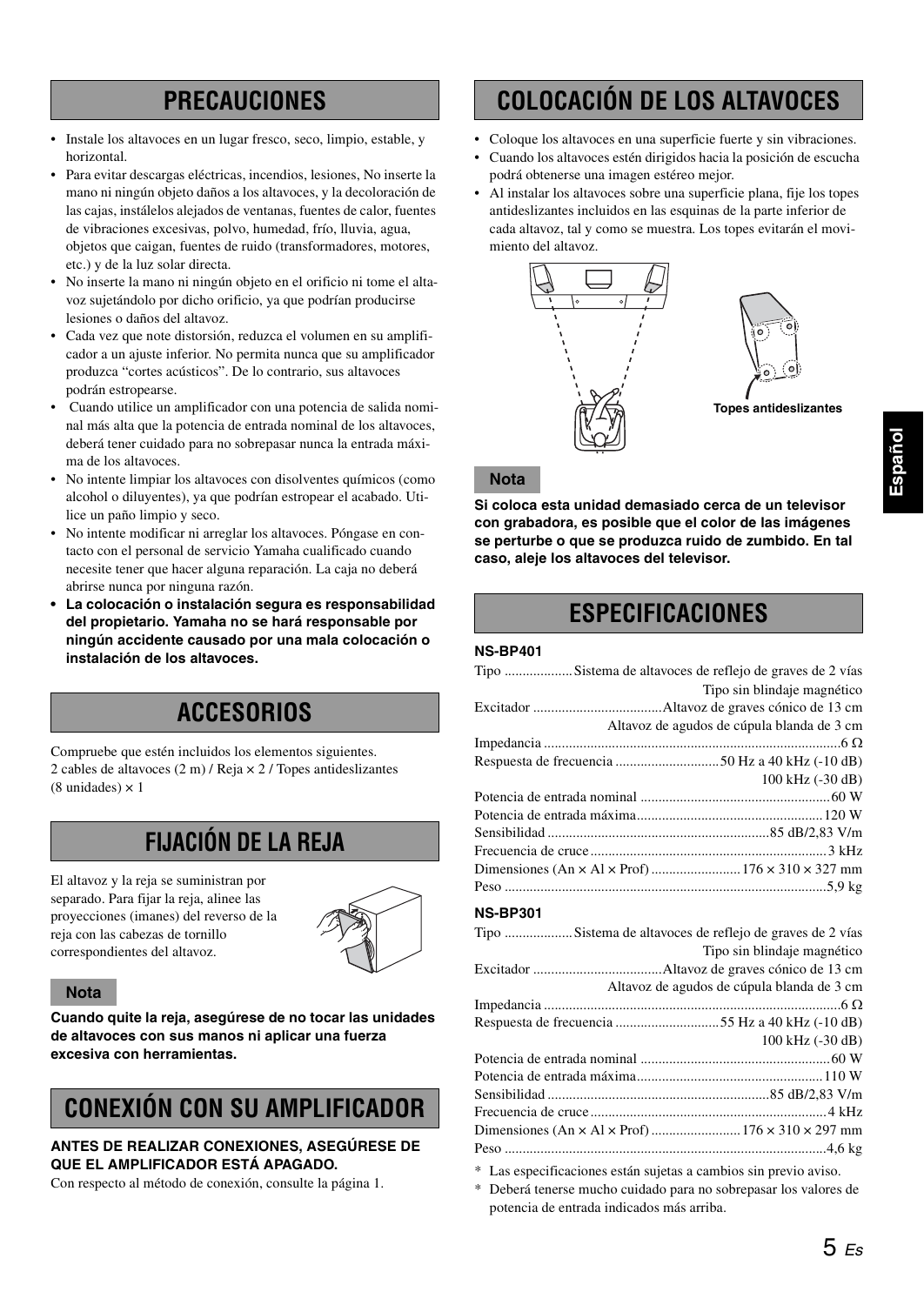## 注意

- 将扬声器安装于阴凉、干燥、清洁、稳固、水平处。
- 为了避免触电、火灾、受伤、损坏扬声器或外壳变色,安装 地点应远离窗户、热源、强震动源、灰尘、潮湿处、寒冷 处、雨、水、坠落物、噪声源 (变压器、电动机等)和直 射阳光。
- 不要将手或其他物体伸入扬声器孔或握住孔拿起扬声器,因 为这样会导致人身伤害或损坏扬声器。
- 如果您察觉到失真,请降低放大器的音量。不要将放大器调 节到极限位置。要不然,扬声器就会损坏。
- 如果使用的放大器的额定输出功率高于扬声器的名义输入功 率,就必须注意,不要超过扬声器的最大输入。
- 请勿尝试用化学溶剂 (例如酒精或稀释剂等)清洁扬声器, 否则可能损坏表面涂层。请使用干净的干布。
- 不要试图改装或修理扬声器。如果需要服务,请与 Yamaha 的 服务人员联系。任何时候都不要打开壳体。
- **•** 安全的放置和安装是用户自己应负的责任。对于扬声器的不 妥当放置和安装所引起的事故﹐ Yamaha 不负任何责任。

## 附件

请检查下列物品完整无缺。 扬声器电缆 (2 m) × 2 / 格栅 × 2 / 防滑垫 (8片) × 1

## 安装格栅

扬声器和格栅是分开包装的。安装格 栅时,请将格栅反面的凸出部分 (磁 体)对准扬声器上对应的螺钉头。



注意

#### 当格栅去掉后﹐请一定不要用手触摸 扬声器单元或使用工具对其施力。

## 连接到放大器

在进行连接前,请确认放大器的电源已经关闭。 请对照第一页参考连接方法。

## 放置扬声器

- 请将扬声器放置在结实且无震动的平面。
- 如果扬声器能够朝向听音位置稍微倾斜﹐就能得到更好的立 体声像。
- 将扬声器放置在平面上时,把包含的防滑垫粘贴至扬声器底 面的四角,如图所示。防滑垫将防止扬声器随处移动。



#### 注意

扬声单元过度靠近 CRT( 阴极射线管 ) 电视机时可能影响电视 机图像的色彩并产生蜂鸣噪声。此时,请把扬声器从电视机处 移开。

## 规格

#### NS-BP401

| 类型 双向低音反射扬声器系统                    |
|-----------------------------------|
| 隔磁屏型                              |
| 发音单元 13 cm 锥盆低音扬声器                |
| 3 cm 软圆顶高频扬声器                     |
|                                   |
| 频率响应 50 Hz - 40 kHz (-10 dB)      |
| 100 kHz (-30 dB)                  |
|                                   |
|                                   |
| 敏感度 85 dB/2.83 V/m                |
|                                   |
| 尺寸 (宽 × 高 × 深) 176 × 310 × 327 mm |
|                                   |

#### NS-BP301

| 类型 双向低音反射扬声器系统                                                                                                                                                                                                               |  |
|------------------------------------------------------------------------------------------------------------------------------------------------------------------------------------------------------------------------------|--|
|                                                                                                                                                                                                                              |  |
| 隔磁屏型                                                                                                                                                                                                                         |  |
| 发音单元 13 cm 锥盆低音扬声器                                                                                                                                                                                                           |  |
| 3 cm 软圆顶高频扬声器                                                                                                                                                                                                                |  |
|                                                                                                                                                                                                                              |  |
| 频率响应 55 Hz - 40 kHz (-10 dB)                                                                                                                                                                                                 |  |
| 100 kHz (-30 dB)                                                                                                                                                                                                             |  |
|                                                                                                                                                                                                                              |  |
|                                                                                                                                                                                                                              |  |
| 敏感度 85 dB/2.83 V/m                                                                                                                                                                                                           |  |
|                                                                                                                                                                                                                              |  |
| 尺寸 (宽 × 高 × 深) 176 × 310 × 297 mm                                                                                                                                                                                            |  |
|                                                                                                                                                                                                                              |  |
| 1000 - 1000 - 1000 - 1000 - 1000 - 1000 - 1000 - 1000 - 1000 - 1000 - 1000 - 1000 - 1000 - 1000 - 1000 - 1000 - 1000 - 1000 - 1000 - 1000 - 1000 - 1000 - 1000 - 1000 - 1000 - 1000 - 1000 - 1000 - 1000 - 1000 - 1000 - 100 |  |

\* 因为产品改良﹐规格可能时有变化。

\* 必须注意﹐输入功率不能超过上述数值。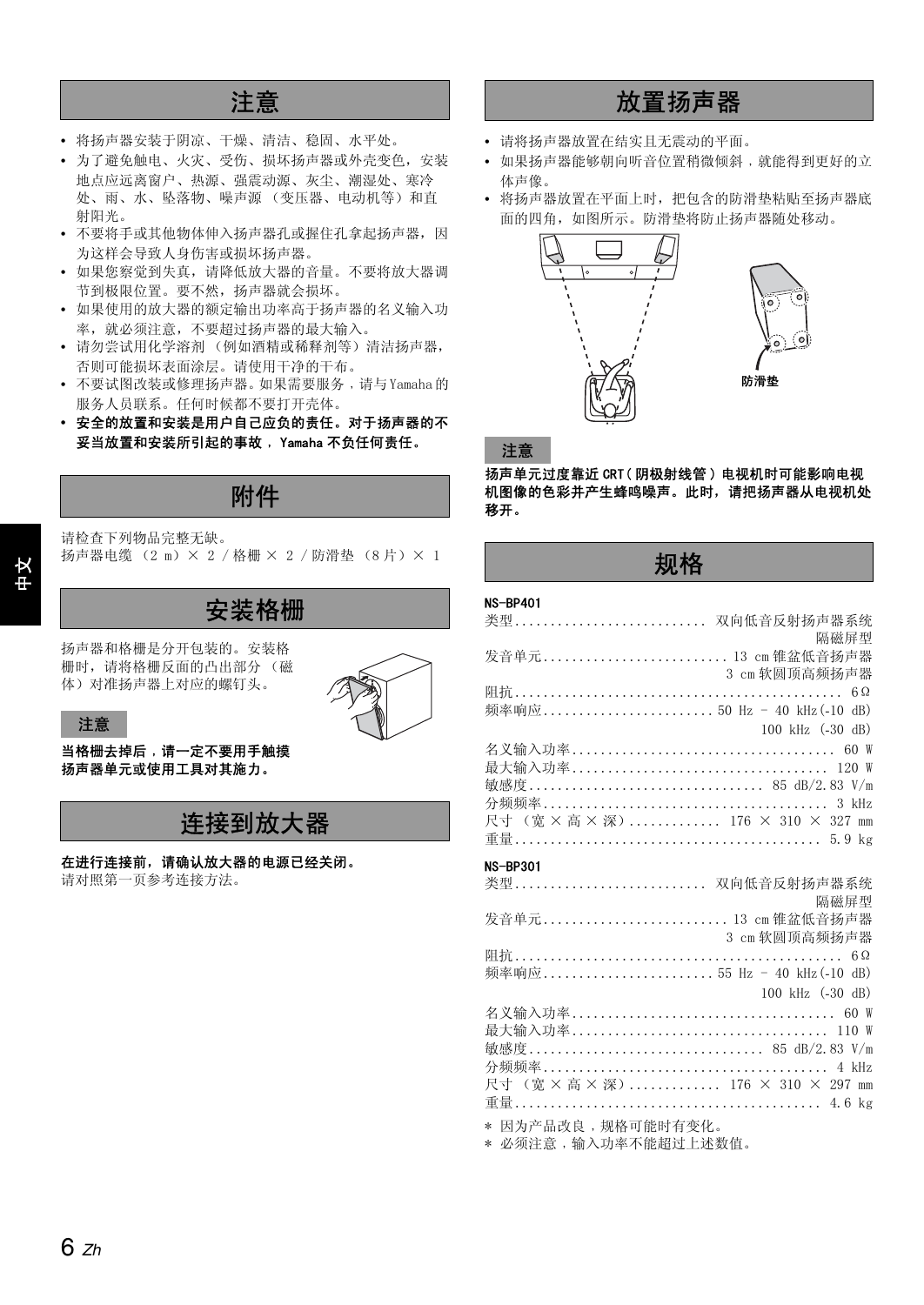### 产品中有害物质的名称及含量

|       | 有害物质      |           |                                      |                |               |                 |
|-------|-----------|-----------|--------------------------------------|----------------|---------------|-----------------|
| 部件名称  | 铅<br>(Pb) | 汞<br>'Hg) | 镉<br>$\overline{C}$ d $\overline{C}$ | 六价铬<br>(Cr(V)) | 多溴联苯<br>(PBB) | 多溴二苯醚<br>(PBDE) |
| 外壳箱体  |           |           |                                      |                |               |                 |
| 扬声器单元 |           |           |                                      |                |               |                 |

本表格依据 SJ/T 11364 的规定编制。

○ : 表示该有害物质在该部件所有均质材料中的含量均在 GB/T 26572 规定的限量要求以下。

× : 表示该有害物质至少在该部件的某一均质材料中的含量超出 GB/T 26572 规定的限量要求。



**10 在**标识适用于在中华人民共和国销售的电子信息产品。<br>标识中间的数字为环保使用期限的年数。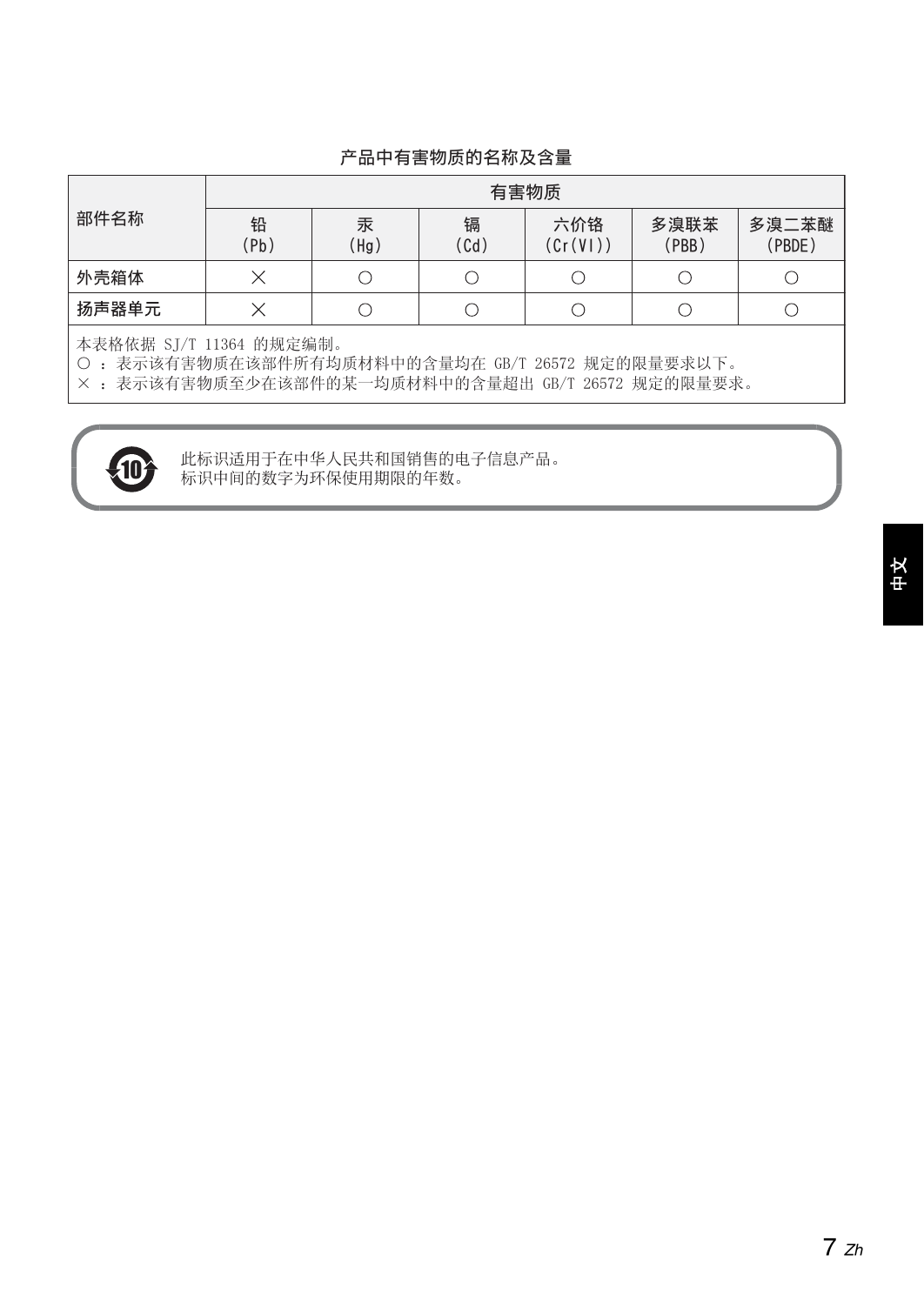## **Меры предосторожности**

- Устанавливайте колонки в прохладном, сухом, чистом помещении на устойчивой горизонтальной поверхности.
- Во избежание поражения электрическим током, пожара, получения травмы, повреждения колонок и обесцвечивания корпуса устанавливайте колонки подальше от окон, источников тепла, чрезмерной вибрации, пыли, влаги, холоди источников шума (трансформаторов, двигателей и т.п.), в местах, недоступных для дождя, воды, прямого солнечного света, и безопасных с точки зрения возможности падения на колонки других предметов.
- Не просовывайте руки или другие предметы в отверстие, и не поднимайте колонки за это отверстие – это может стать причиной травмирования или повредить колонки.
- В случае искажения звучания понизьте уровень громкости на усилителе. Не допускайте "срезания" звука усилителем. В противном случае это может стать причиной повреждения колонок.
- При использовании усилителя с номинальной выходной мощностью, превышающей номинальную входную мощность колонок, необходимо следить за непревышением максимальной входной мощности колонок.
- Не пытайтесь очистить колонки с помощью химических растворителей (например, спирта или разбавителей и пр.); это может повредить покрытие. Используйте чистую сухую ткань.
- Не пытайтесь модифицировать или чинить колонки. При необходимости обратитесь к квалифицированному сотруднику сервисного центра Yamaha. Ни в коем случае не следует открывать корпус аппарата.
- **• Ответственность за безопасность размещения и установку несёт владелец. Компания Yamaha не несёт ответственность за какие-либо несчастные случаи, вызванные ненадлежащим размещением или установкой динамиков.**

## **АКСЕССУАРЫ**

Убедитесь в наличии в комплекте поставки следующих деталей.

Кабель колонки (2 м) × 2 / Решетка × 2 / противоскользящие подушечки (8 шт.) × 1

## **ЗАКРЕПЛЕНИЕ РЕШЕТКА**

Решетка запакована отдельно от акустической системы. Чтобы установить решетка, совместите выступающие части (магниты) на заднейчасти решетка с соответствующими головками винтов на акустической системе.



#### **Примечание**

**Не касайтесь частей колонки руками и не прилагайте дополнительных усилий при работе инструментами с колонкой со снятой решетка.**

## **ПОДКЛЮЧЕНИЕ К УСИЛИТЕЛЮ**

#### **ПЕРЕД ВЫПОЛНЕНИЕМ ПОДКЛЮЧЕНИЙ УБЕДИТЕСЬ В ТОМ, ЧТО УСИЛИТЕЛЮ ОТКЛЮЧЕН.**

Что касается метода подключения, см. стр. 1.

## **РАЗМЕЩЕНИЕ КОЛОНОК**

- Устанавливайте динамики на устойчивой невибрирующей поверхности.
- Наилучшее качество стереозвучания достигается в случае установки колонок под некоторым углом к расположению слушателя.
- При размещении колонок на плоской поверхности прикрепите прилагаемые противоскользящие подушечки в углах на нижней панели колонки, как показано. Подушечки будут препятствовать смещению колонки.



**противоскользящие подушечки**

#### **Примечание**

**Расположение данного устройства слишком близко к ЭЛТ-телевизору может ухудшить цветность изображения или вызвать появление мерцающих помех. В таком случае установите колонки подальше от телевизора.**

## **ТЕХНИЧЕСКИЕ ХАРАКТЕРИСТИКИ**

#### **NS-BP401**

| Тип  2-полосная акустическая система с фронтальным      |                           |
|---------------------------------------------------------|---------------------------|
|                                                         | отражением звуковой волны |
| Экранирование немагнитными материалами                  |                           |
| Головка низкочастотный динамик куполообразного типа     |                           |
|                                                         | диаметром 13 см           |
| Высокочастотный динамик с мягким куполом диаметром 3 см |                           |
|                                                         |                           |
| Частотные характеристики  от 50 Гц до 40 кГц (-10 дБ)   |                           |
|                                                         | 100 кГц (-30 дБ)          |
|                                                         |                           |
|                                                         |                           |
|                                                         |                           |
|                                                         |                           |
|                                                         |                           |
|                                                         |                           |
| <b>NS-RP301</b>                                         |                           |

#### **NS-BP301**

| Тип  2-полосная акустическая система с фронтальным      |
|---------------------------------------------------------|
| отражением звуковой волны                               |
| Экранирование немагнитными материалами                  |
| Головка низкочастотный динамик куполообразного типа     |
| диаметром 13 см                                         |
| Высокочастотный динамик с мягким куполом диаметром 3 см |
|                                                         |
|                                                         |
| 100 кГц (-30 дБ)                                        |
|                                                         |
|                                                         |
|                                                         |
|                                                         |
|                                                         |
|                                                         |
|                                                         |

В результате усовершенствования изделия технические характеристики могут изменяться без предварительного уведомления.

Необходимо следить за непревышением вышеуказанных значений входной мощности.

**Русский**